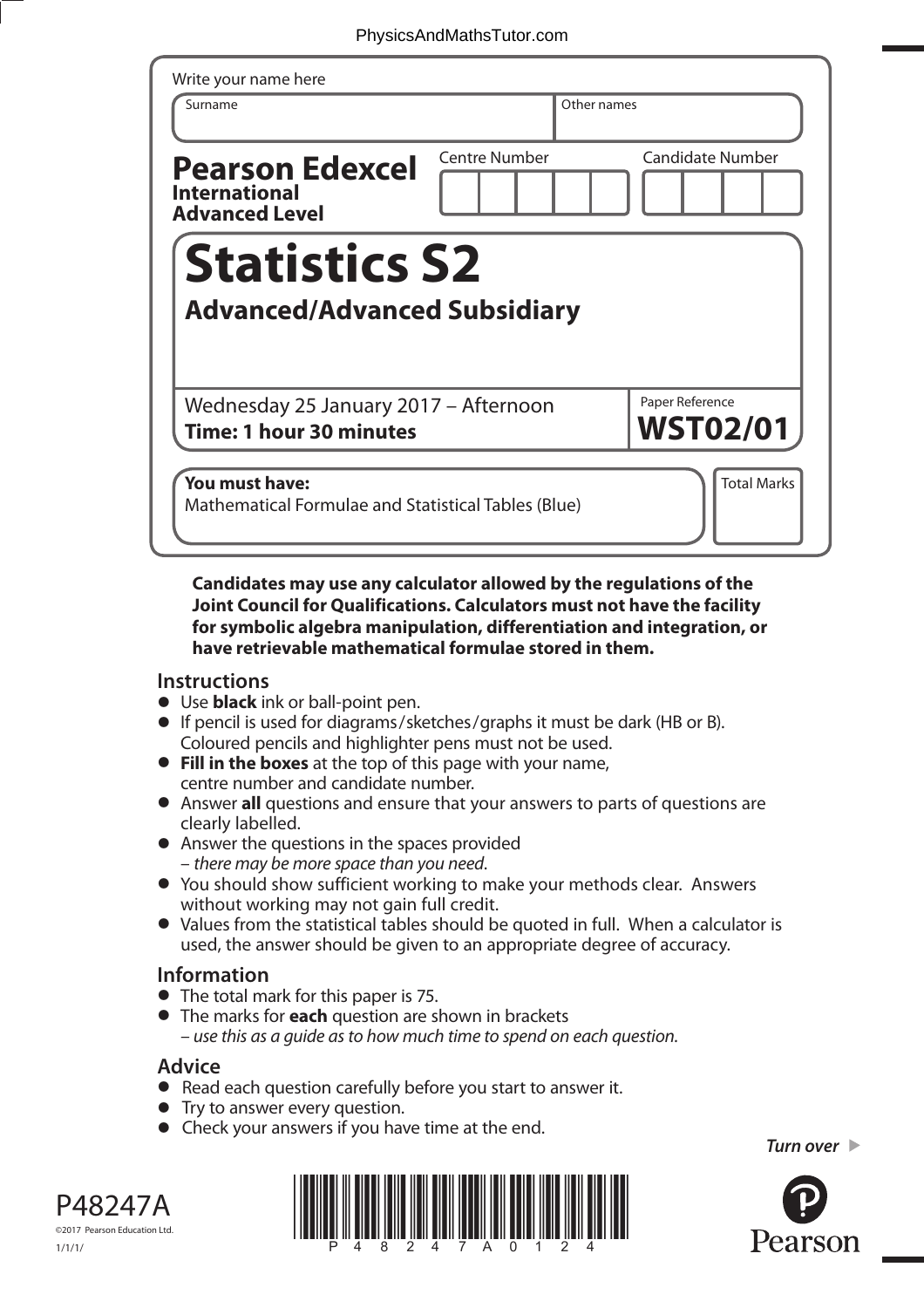**DO NOT WRITE IN THIS AREA** 

**DOMOTIVE IN EARLY STATE** 

|    |                                                                                   |     | Leave<br>blank |
|----|-----------------------------------------------------------------------------------|-----|----------------|
| 1. | The continuous random variable <i>W</i> has the normal distribution $N(32, 4^2)$  |     |                |
|    | (a) Write down the value of $P(W = 36)$                                           |     |                |
|    |                                                                                   | (1) |                |
|    | The discrete random variable $X$ has the binomial distribution $B(20, 0.45)$      |     |                |
|    | (b) Find $P(X = 8)$                                                               |     |                |
|    |                                                                                   | (2) |                |
|    | (c) Find the probability that $X$ lies within one standard deviation of its mean. | (4) |                |
|    |                                                                                   |     |                |
|    |                                                                                   |     |                |
|    |                                                                                   |     |                |
|    |                                                                                   |     |                |
|    |                                                                                   |     |                |
|    |                                                                                   |     |                |
|    |                                                                                   |     |                |
|    |                                                                                   |     |                |
|    |                                                                                   |     |                |
|    |                                                                                   |     |                |
|    |                                                                                   |     |                |
|    |                                                                                   |     |                |
|    |                                                                                   |     |                |
|    |                                                                                   |     |                |
|    |                                                                                   |     |                |
|    |                                                                                   |     |                |
|    |                                                                                   |     |                |
|    |                                                                                   |     |                |
|    |                                                                                   |     |                |
|    |                                                                                   |     |                |
|    |                                                                                   |     |                |
|    |                                                                                   |     |                |
|    |                                                                                   |     |                |
|    |                                                                                   |     |                |
|    |                                                                                   |     |                |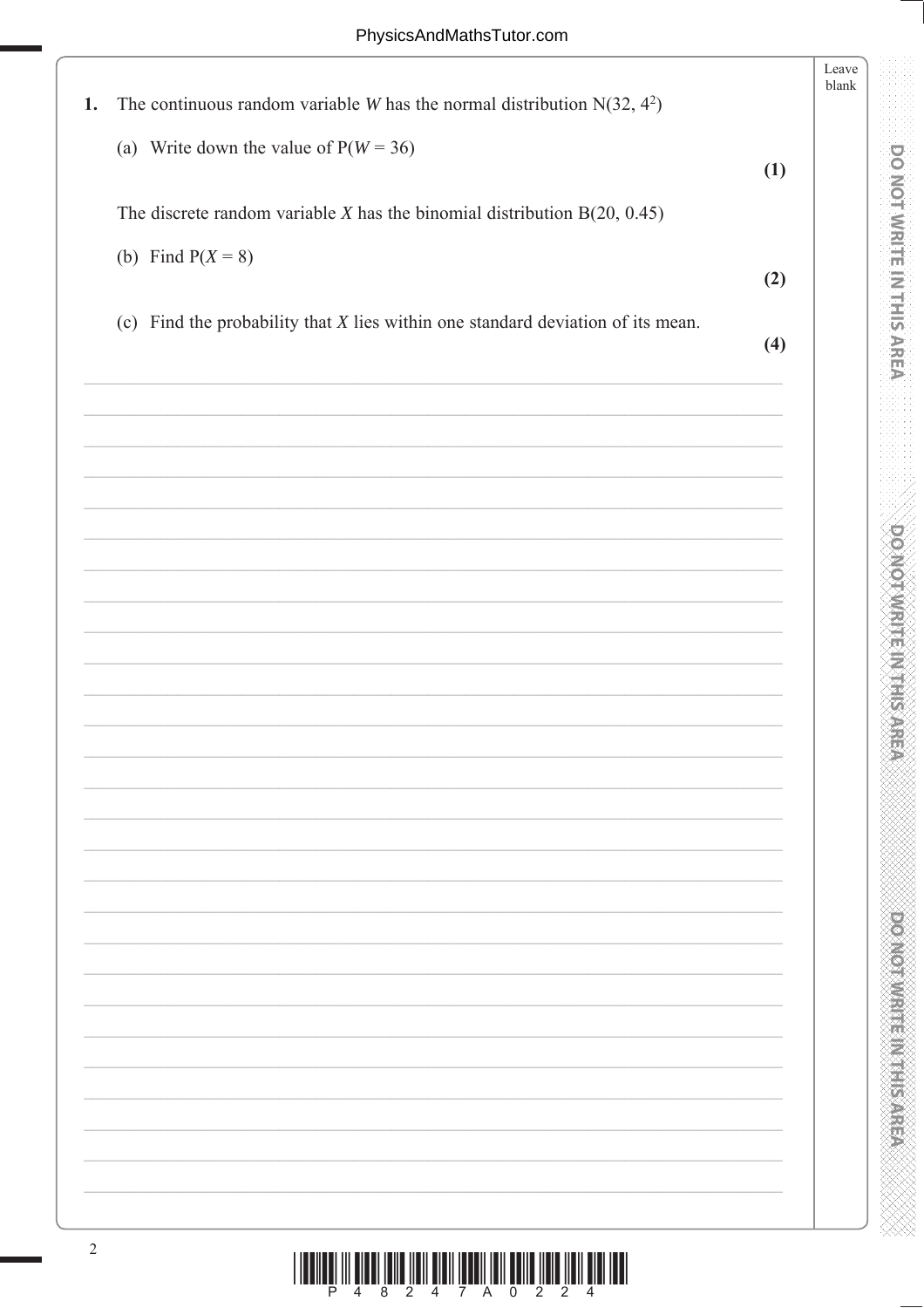**DOMOTIVIRIE INTERNER** 

**PONOTOMETH METHODS** 

|    |                                                                                                                                | Leave<br>blank |
|----|--------------------------------------------------------------------------------------------------------------------------------|----------------|
| 2. | The continuous random variable $X$ is uniformly distributed over the<br>interval [ $\alpha$ , $\beta$ ] where $\beta > \alpha$ |                |
|    | Given that $E(X) = 8$                                                                                                          |                |
|    | (a) write down an equation involving $\alpha$ and $\beta$<br>(1)                                                               |                |
|    | Given also that $P(X \le 13) = 0.7$                                                                                            |                |
|    | (b) find the value of $\alpha$ and the value of $\beta$<br>(3)                                                                 |                |
|    | (c) find $Var(X)$<br>(1)                                                                                                       |                |
|    | (d) find $P(5 \leq X \leq 35)$<br>(2)                                                                                          |                |
|    |                                                                                                                                |                |
|    |                                                                                                                                |                |
|    |                                                                                                                                |                |
|    |                                                                                                                                |                |
|    |                                                                                                                                |                |
|    |                                                                                                                                |                |
|    |                                                                                                                                |                |
|    |                                                                                                                                |                |
|    |                                                                                                                                |                |
|    |                                                                                                                                |                |
|    |                                                                                                                                |                |
|    |                                                                                                                                |                |
|    |                                                                                                                                |                |
|    |                                                                                                                                |                |
|    |                                                                                                                                |                |
|    |                                                                                                                                |                |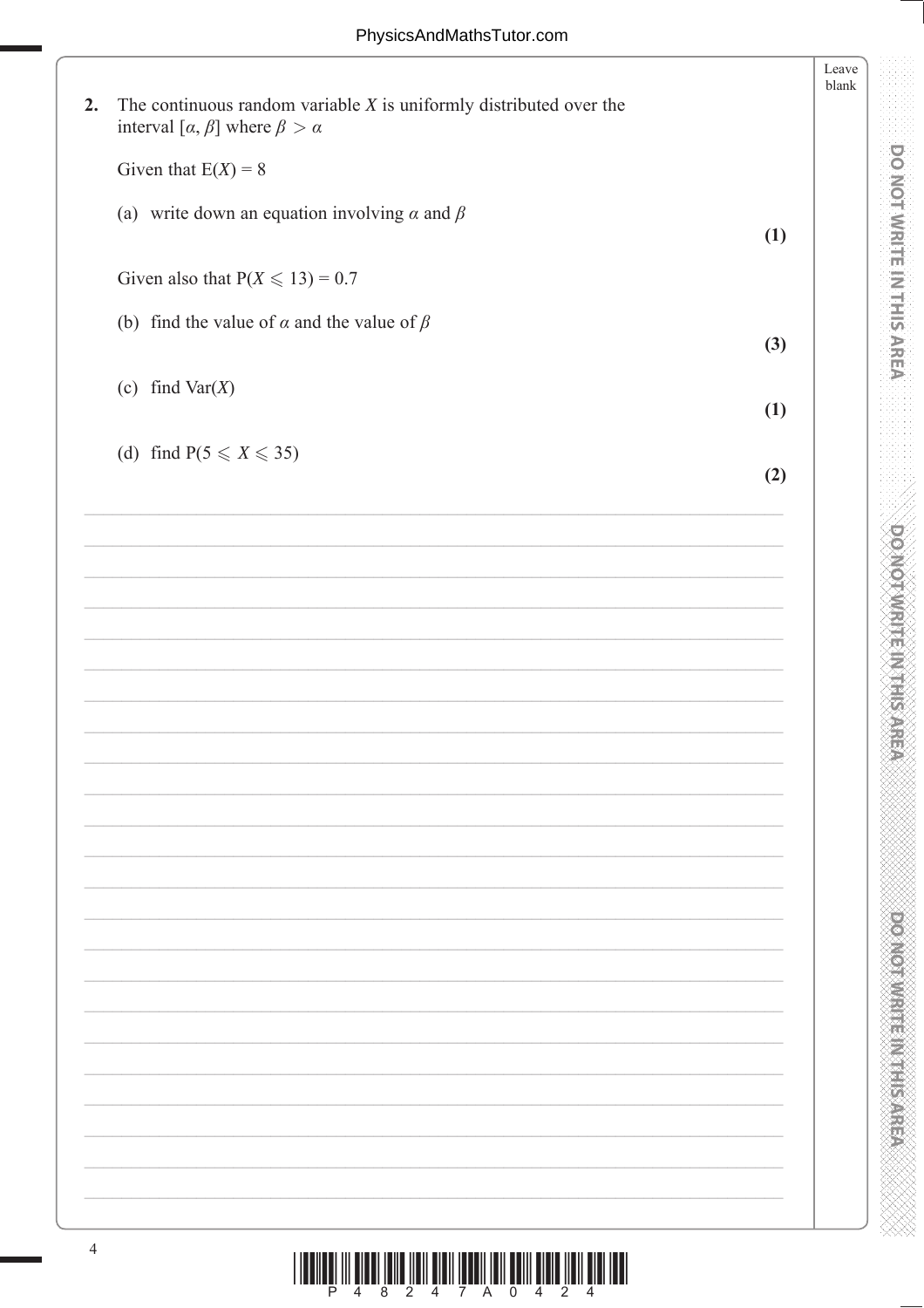**3.** (a) State the condition under which the normal distribution may be used as an approximation to the Poisson distribution.

**(1)**

Leave blank

The number of reported first aid incidents per week at an airport terminal has a Poisson distribution with mean 3.5

 (b) Find the modal number of reported first aid incidents in a randomly selected week. Justify your answer.

**(2)**

 The random variable *X* represents the number of reported first aid incidents at this airport terminal in the next 2 weeks.

(c) Find  $P(X > 5)$ 

**(3)**

(d) Given that there were exactly 6 reported first aid incidents in a 2 week period, find the probability that exactly 4 were reported in the first week.

**(4)**

 (e) Using a suitable approximation, find the probability that in the next 40 weeks there will be at least 120 reported first aid incidents.

**(6)**

**PONOT WRITE IN THIS AREA DO NOT WRITE IN THIS AREA DO NOT WRITE IN THIS AREA DO NOT WRITE IN THIS AREA DO NOT W** 

DOMOTWRITE IN THIS AREA

**PONORA DE L'ANGELIA DE L'ANGELIA** 

DONOL WHILE IN THIS AREA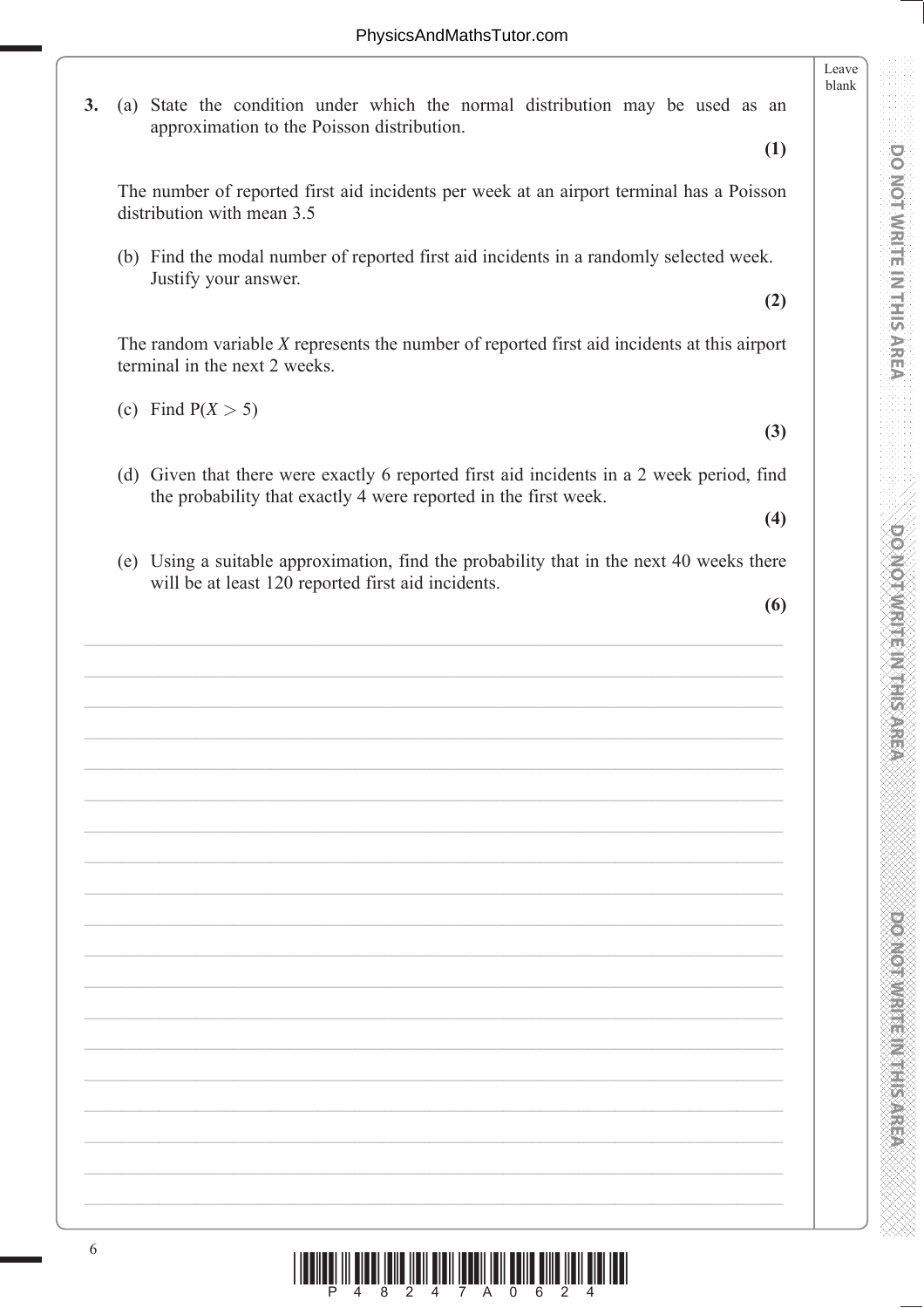**DO NOTWRITEINTHIS AREA** 

**DONOTWEREINTHISAREA** 

| Question 3 continued | Leave<br>blank |
|----------------------|----------------|
|                      |                |
|                      |                |
|                      |                |
|                      |                |
|                      |                |
|                      |                |
|                      |                |
|                      |                |
|                      |                |
|                      |                |
|                      |                |
|                      |                |
|                      |                |
|                      |                |
|                      |                |
|                      |                |
|                      |                |
|                      |                |
|                      |                |
|                      |                |
|                      |                |
|                      |                |

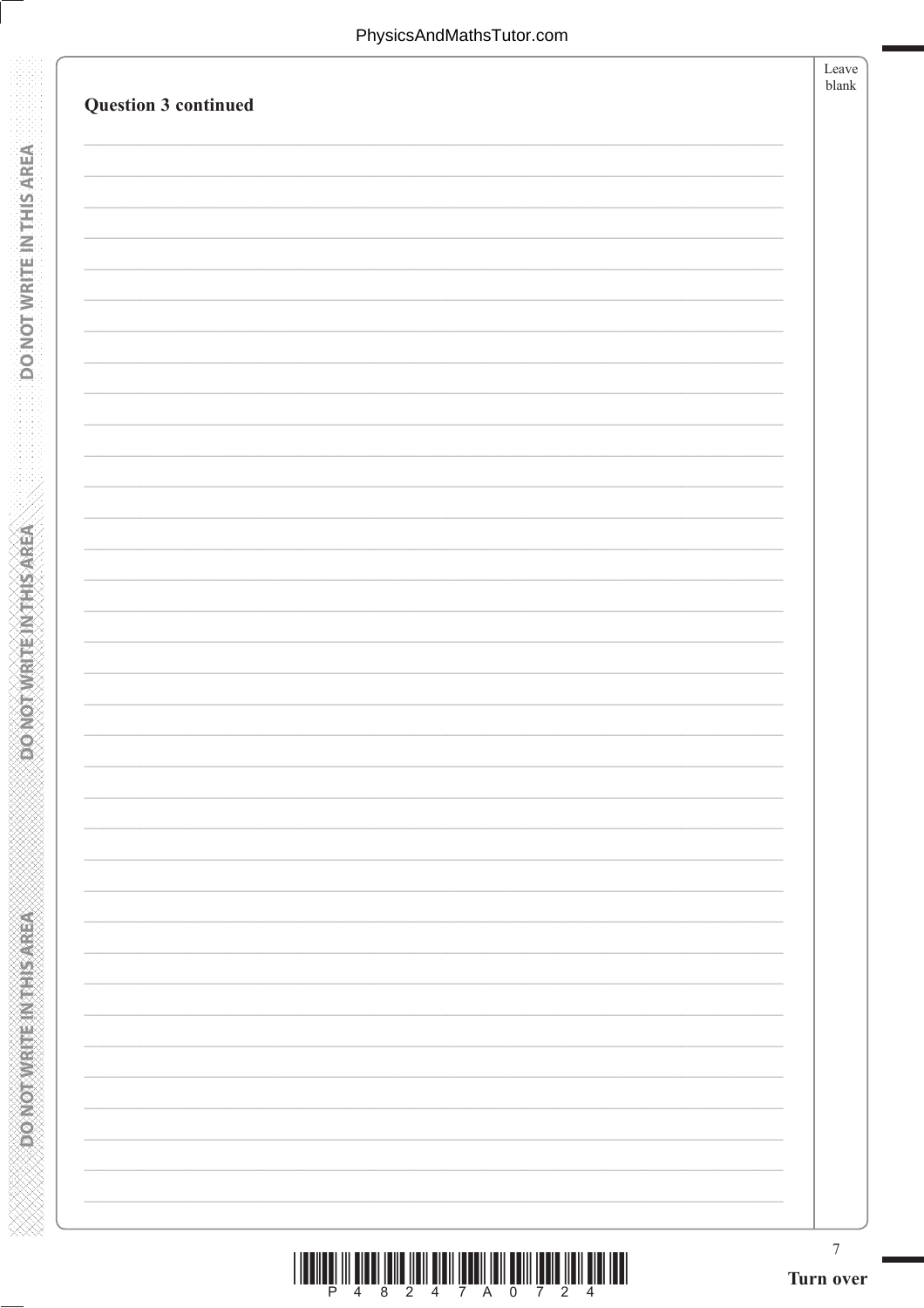**4.** The time, in thousands of hours, that a certain electrical component will last is modelled by the random variable *X*, with probability density function

$$
f(x) = \begin{cases} \frac{3}{64}x^2(4-x) & 0 \le x \le 4\\ 0 & \text{otherwise} \end{cases}
$$

Using this model, find, by algebraic integration,

- (a) the mean number of hours that a component will last,
- (b) the standard deviation of *X*.



**Figure 1**

Figure 1 shows a sketch of the probability density function of the random variable *X*.

(c) Give a reason why the random variable *X* might be unsuitable as a model for the time, in thousands of hours, that these electrical components will last.

**(1)**

**(4)**

**(4)**

Leave blank

**DO NOT WRITE IN THIS AREA** 

(d) Sketch a probability density function of a more realistic model.

**(1)**

**PONOT WRITE IN THIS AREA DO NOT WRITE IN THIS AREA DO NOT WRITE IN THIS AREA DO NOT WRITE IN THIS AREA DO NOT W DOMOTOWRITE MELTINGS** 

**DO NOT WRITE IN THIS AREA** 

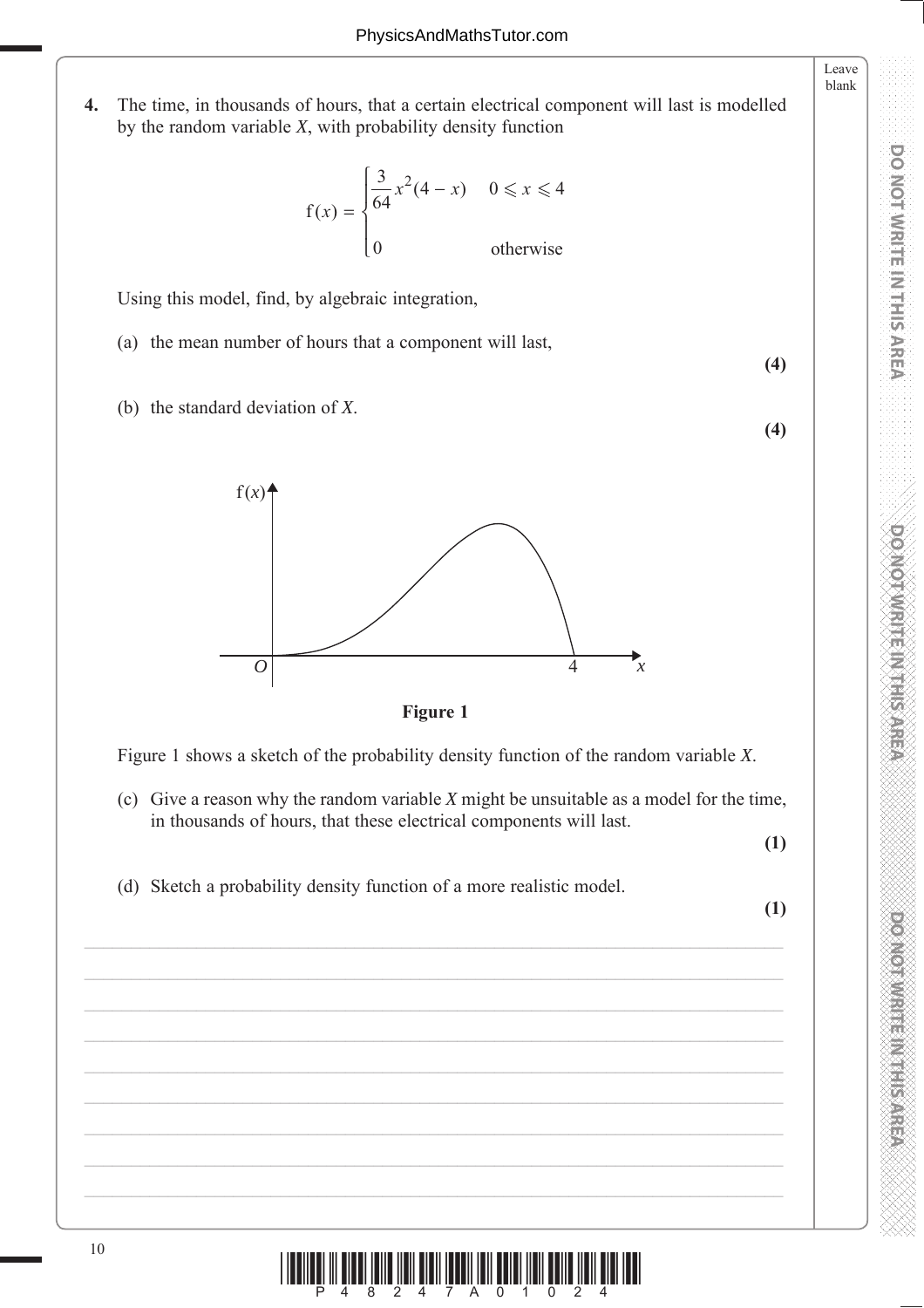**DONOTWRITEINTHISMREA** 

**CONOTWRITEINTHIS AREA** 

| <b>Question 4 continued</b> | Leave<br>blank |
|-----------------------------|----------------|
|                             |                |
|                             |                |
|                             |                |
|                             |                |
|                             |                |
|                             |                |
|                             |                |
|                             |                |
|                             |                |
|                             |                |
|                             |                |
|                             |                |
|                             |                |
|                             |                |
|                             |                |
|                             |                |
|                             |                |
|                             |                |
|                             |                |
|                             |                |
|                             |                |
|                             |                |
|                             |                |

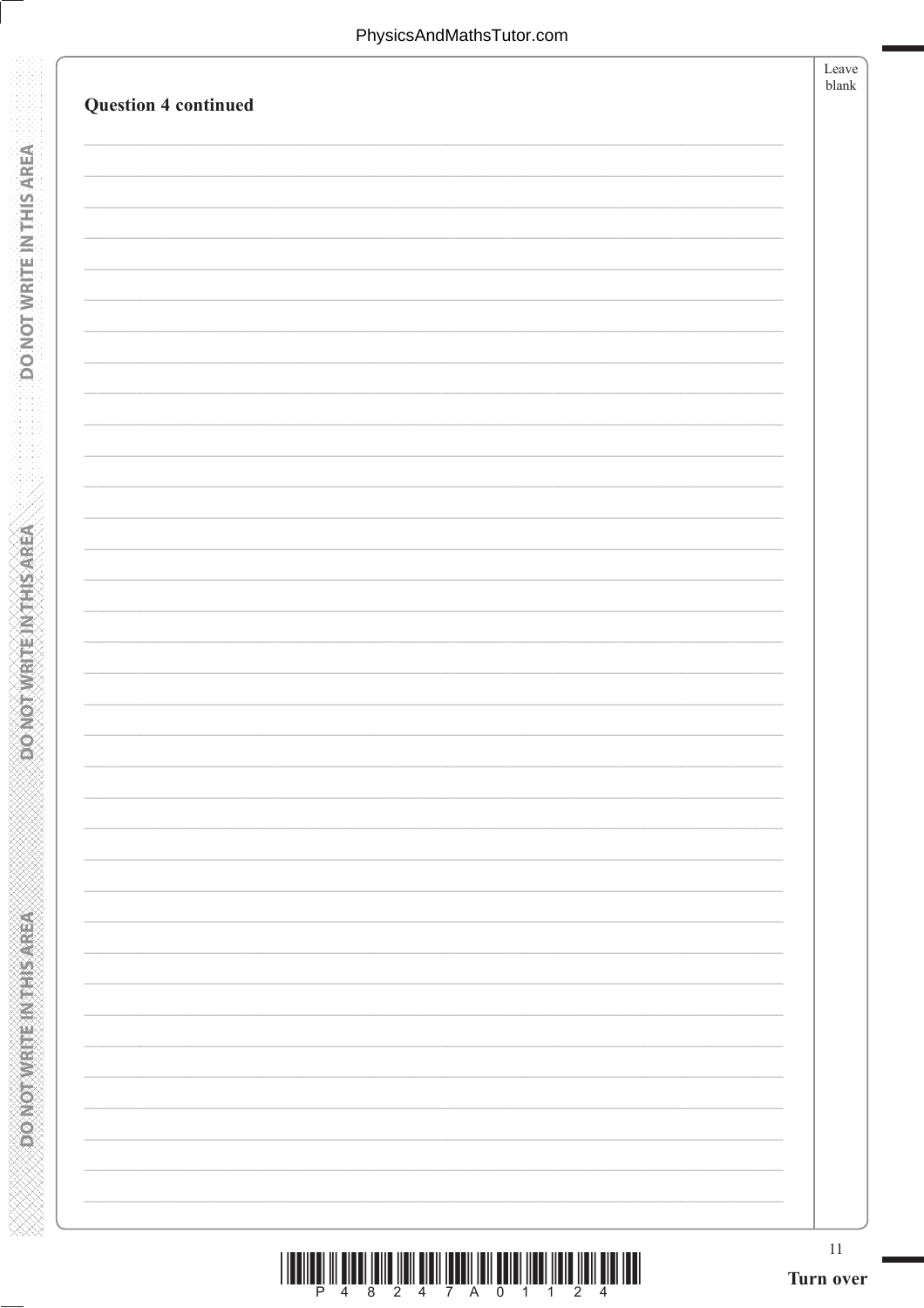Leave blank **5.** In the manufacture of cloth in a factory, defects occur randomly in the production process at a rate of 2 per  $5 \text{ m}^2$ The quality control manager randomly selects 12 pieces of cloth each of area  $15 \text{ m}^2$ . (a) Find the probability that exactly half of these 12 pieces of cloth will contain at most 7 defects. **(5)** The factory introduces a new procedure to manufacture the cloth. After the introduction of this new procedure, the manager takes a random sample of  $25 \text{ m}^2$  of cloth from the next batch produced to test if there has been any change in the rate of defects. (b) (i) Write down suitable hypotheses for this test. (ii) Describe a suitable test statistic that the manager should use. (iii) Explain what is meant by the critical region for this test. **(3)** (c) Using a 5% level of significance, find the critical region for this test. You should choose the largest critical region for which the probability in each tail is less than 2.5% **(4)** (d) Find the actual significance level for this test. **(2)**

**PONOT WRITE IN THIS AREA DO NOT WRITE IN THIS AREA DO NOT WRITE IN THIS AREA DO NOT WRITE IN THIS AREA DO NOT W** 

**DO MOTWRITE IN THIS AREA** 

**PONORA DE L'ANGELIA DE L'ANGELIA** 

**DOI MOT WREIN THIS AREA** 

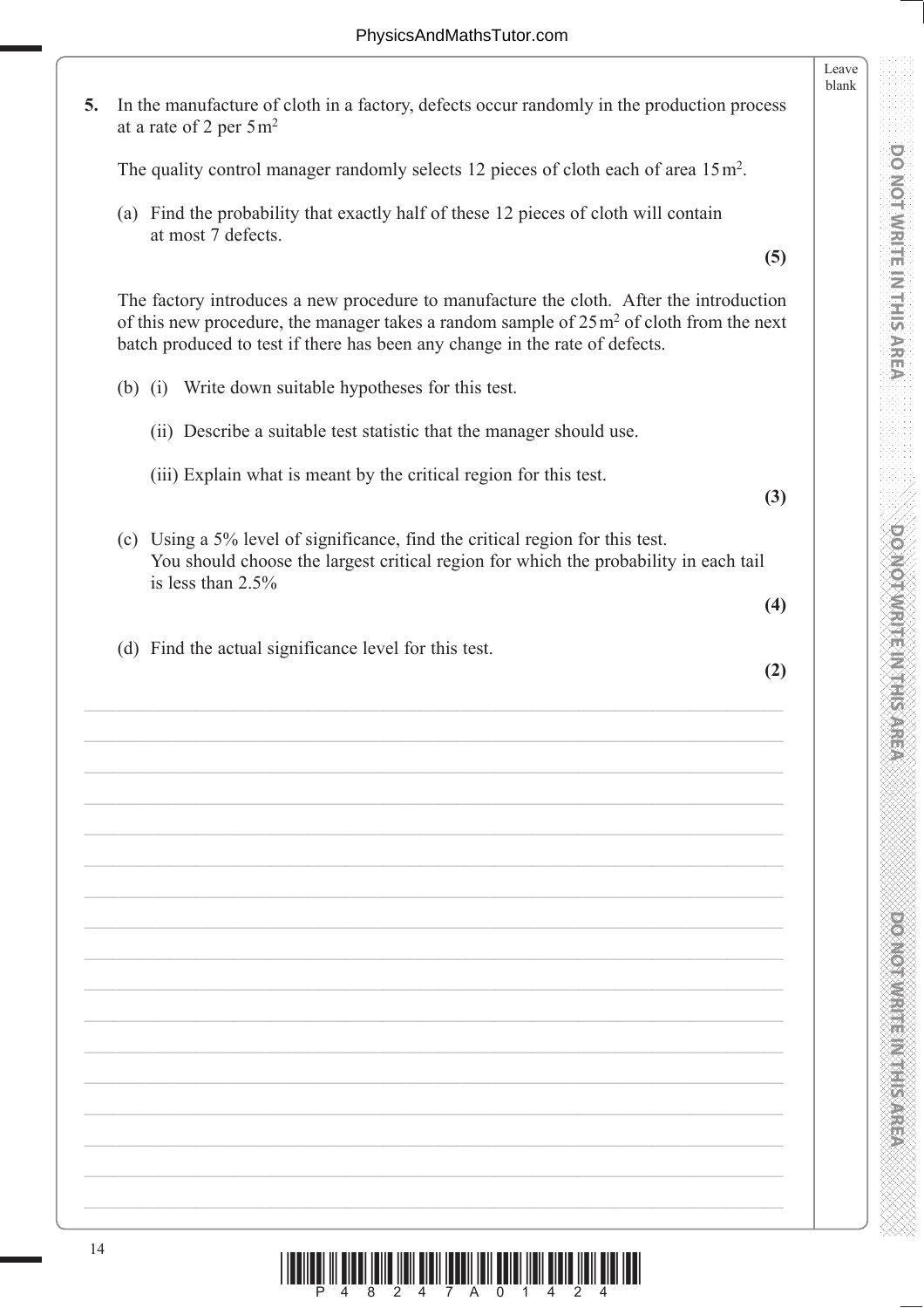**DONOTWRITEIN THIS AREA** 

**CONOTWRITEINTHIS AREA** 

| <b>Question 5 continued</b> |                                                                                                                | Leave<br>blank |
|-----------------------------|----------------------------------------------------------------------------------------------------------------|----------------|
|                             |                                                                                                                |                |
|                             |                                                                                                                |                |
|                             |                                                                                                                |                |
|                             |                                                                                                                |                |
|                             |                                                                                                                |                |
|                             |                                                                                                                |                |
|                             |                                                                                                                |                |
|                             |                                                                                                                |                |
|                             |                                                                                                                |                |
|                             |                                                                                                                |                |
|                             |                                                                                                                |                |
|                             |                                                                                                                |                |
|                             |                                                                                                                |                |
|                             |                                                                                                                |                |
|                             |                                                                                                                |                |
|                             |                                                                                                                |                |
|                             |                                                                                                                |                |
|                             |                                                                                                                |                |
|                             |                                                                                                                |                |
|                             |                                                                                                                |                |
|                             |                                                                                                                |                |
|                             |                                                                                                                |                |
|                             |                                                                                                                |                |
|                             |                                                                                                                |                |
|                             |                                                                                                                |                |
|                             |                                                                                                                |                |
|                             | . The material continuous control there in the control continuous control international control of the control | 15             |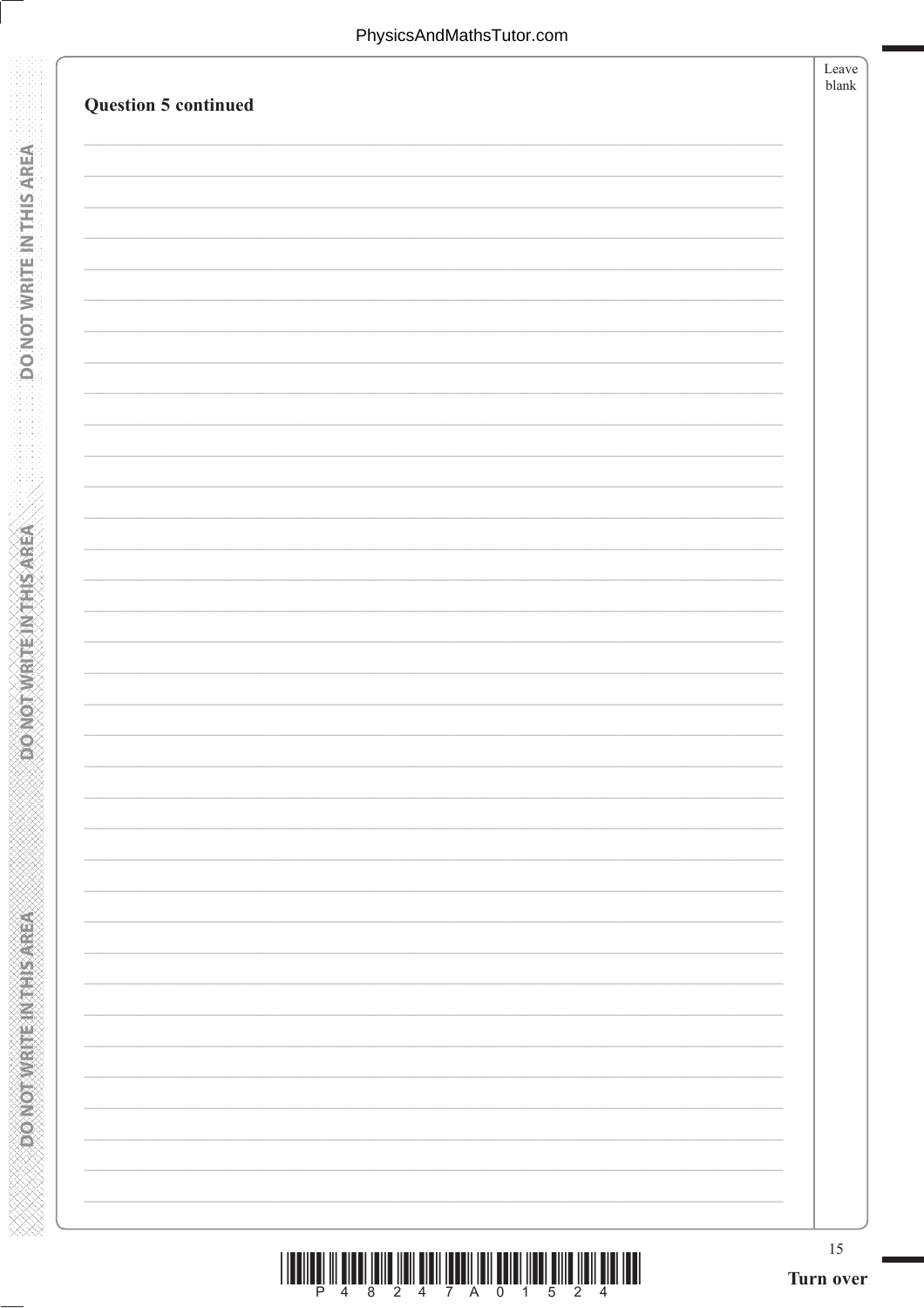A seed producer claims that 96% of its bean seeds germinate. 6. To test the producer's claim, a random sample of 75 bean seeds was planted and 66 of these seeds germinated. Use a suitable approximation to test, at the 1% level of significance, whether or not the producer is overstating the probability of its bean seeds germinating. State your hypotheses clearly.  $(7)$ 

DO NOT WRITE IN THIS AREA

Leave blank

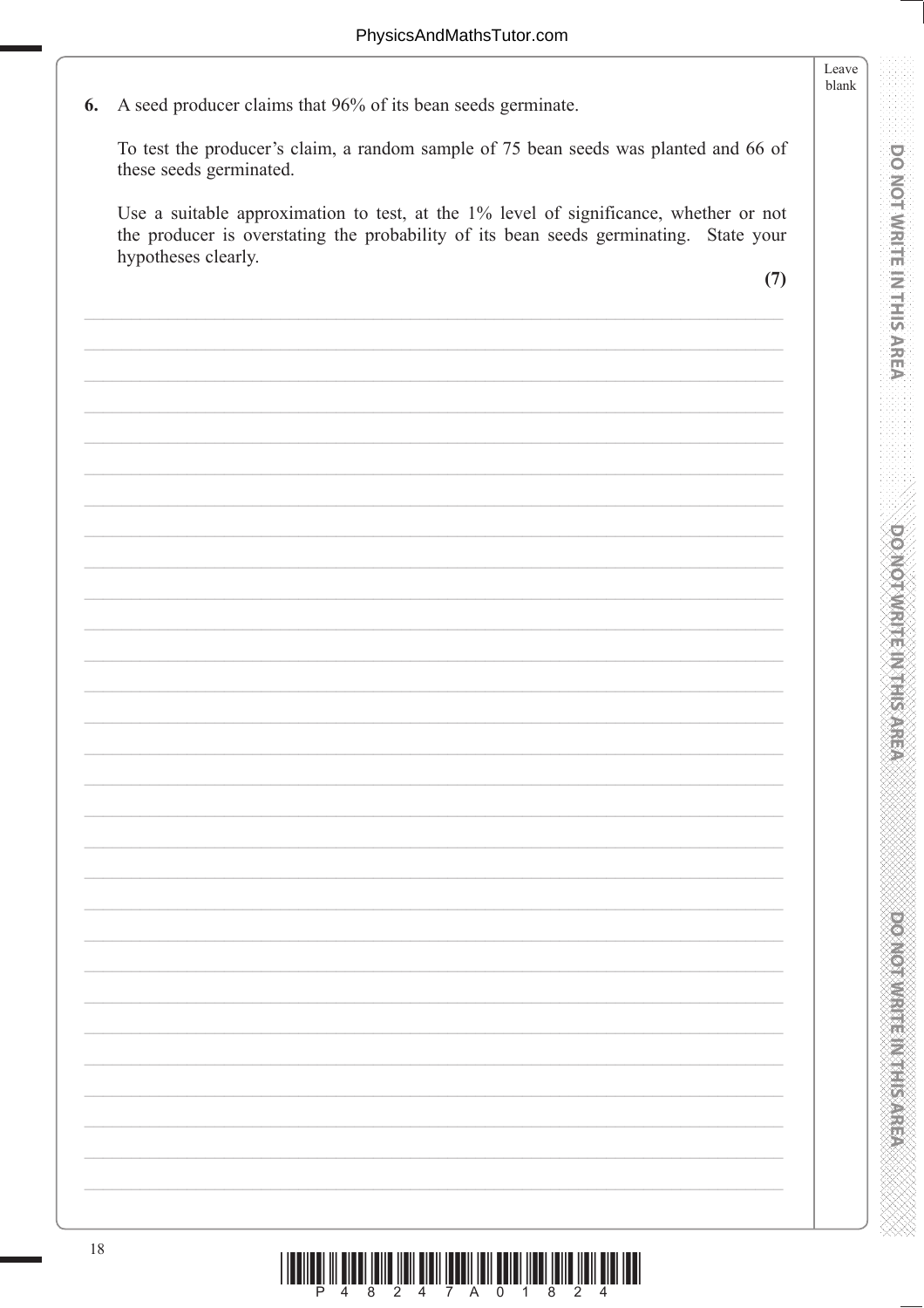7. The continuous random variable  $X$  has probability density function  $f(x)$  given by

$$
f(x) = \begin{cases} \frac{1}{20}x^3 & 0 \le x \le 2\\ \frac{1}{10}(6-x) & 2 < x \le 6\\ 0 & \text{otherwise} \end{cases}
$$

(a) Sketch the graph of  $f(x)$  for all values of x.

- (b) Write down the mode of  $X$ .
- (c) Show that  $P(X > 2) = 0.8$  $(2)$
- (d) Define fully the cumulative distribution function  $F(x)$ .  $(4)$

Given that  $P(X < a | X > 2) = \frac{5}{8}$ 

- (e) find the value of  $F(a)$ .
- (f) Hence, or otherwise, find the value of  $a$ . Give your answer to 3 significant figures.

 $(3)$ 

 $(2)$ 

 $(2)$ 

 $(1)$ 

Leave blank

**DO NOT WRITE IN THIS AREA** 

**DOMOI WRITEIN THIS AREA** 

**PONONNER MERICANES** 

 $\lim_{\leftarrow\hspace{-.25cm}u\hspace{-.25cm}u\hspace{-.25cm}u\hspace{-.25cm}u\hspace{-.25cm}u\hspace{-.25cm}u\hspace{-.25cm}u\hspace{-.25cm}u\hspace{-.25cm}u\hspace{-.25cm}u\hspace{-.25cm}u\hspace{-.25cm}u\hspace{-.25cm}u\hspace{-.25cm}u\hspace{-.25cm}u\hspace{-.25cm}u\hspace{-.25cm}u\hspace{-.25cm}u\hspace{-.25cm}u\hspace{-.25cm}u\hspace{-.25cm}u\hspace{$